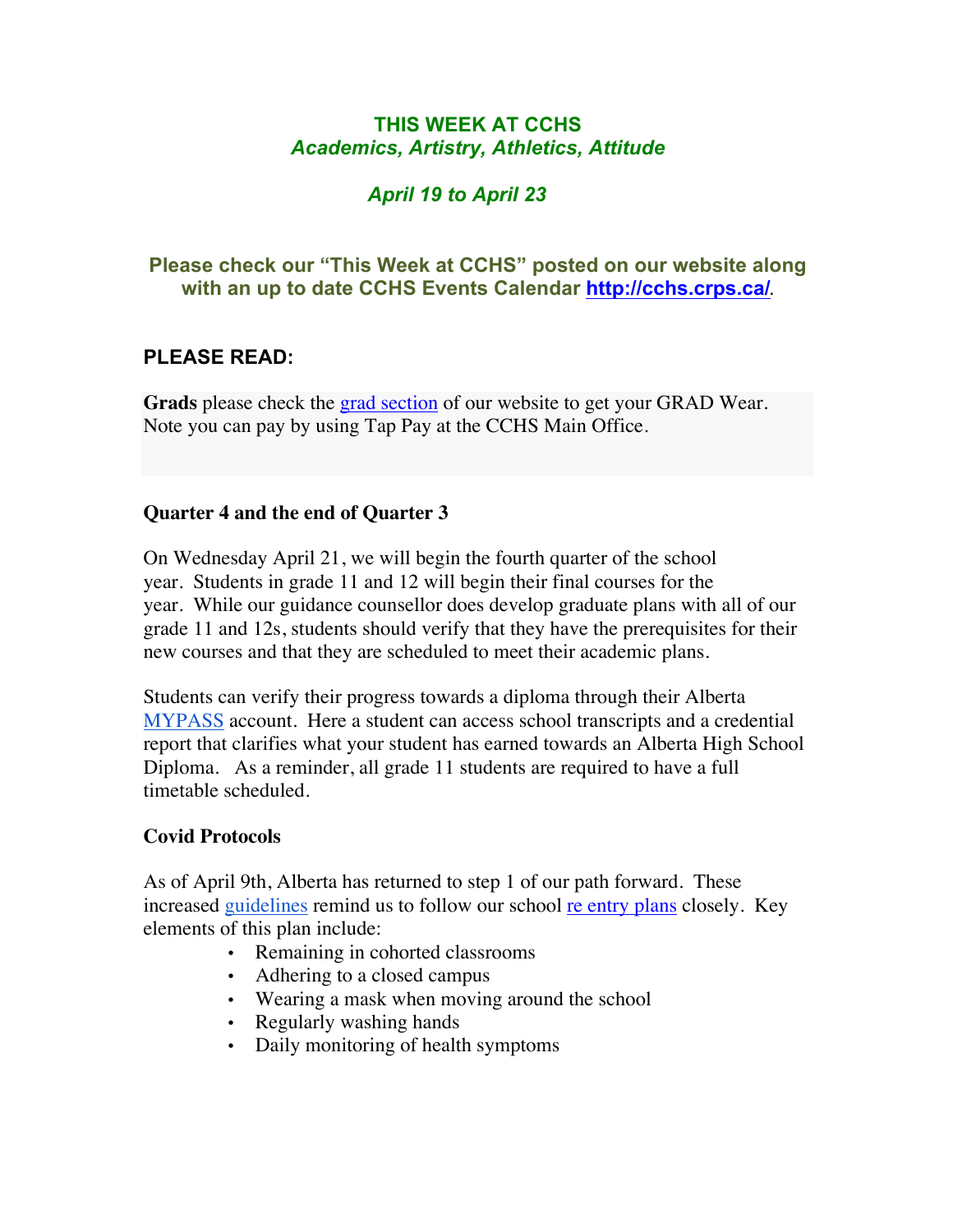Families are asked to monitor their symptoms daily. Please use Alberta Health's [daily checklist](https://open.alberta.ca/dataset/56c020ed-1782-4c6c-bfdd-5af36754471f/resource/1ce7775d-90af-4746-892f-603ae0bebb27/download/covid-19-information-alberta-health-daily-checklist-2021-02.pdf) to monitor symptoms and for guidance on when to keep your student at home from school.

So that we can support contract tracing at school, please contact administration if your student has been directed to stay at home. Students that are required to stay at home will continue their learning by joining our live At Home streams. By following our school reentry plans and the Alberta Health Guidelines, we can work together to keep our community safe.

**Grads** please check the [grad section](https://cchs.crps.ca/view.php?action=object&id=555&stream=Announcements) of our website to add your Baby Photos/Quotes.

### **CRPS Homestay Program - Hosts needed 2021/2022**

Our homestay families are an integral part of the International Student Program. CRPS is now accepting host applications for the Homestay Program for the 2021/2022 school year. Remuneration of \$1,025 is paid monthly per student. CRPS has COVID-19 protocols that international students must follow prior to arriving and upon arrival, including a mandatory 14-day quarantine period. For more information please [click here](https://crps.ca/Homestay Program.php).

### **Transitioning from High School**

Our Daily Announcements [slide show](https://docs.google.com/presentation/d/1eKIacynJnXoiOT2vNIyyWorRDtkcVp_c5pX052OGIN8/edit?usp=sharing) currently includes information for students that are transitioning from high school this year. Please look at our announcements for information on

- How to apply for Financial Assistance
- How to apply to post secondary institutions in Alberta
- How to access your student information\

### **Tools for Parents**

[Keeping the Brain Healthy](https://cchs.crps.ca/documents/general/keeping the brain healthy_1.jpg) [The Teenager's Pandemic Survival Guide](https://cchs.crps.ca/documents/general/The Teenagers Pandemic Survival Guide_1.jpg)

### **Teenagers and gaming addiction**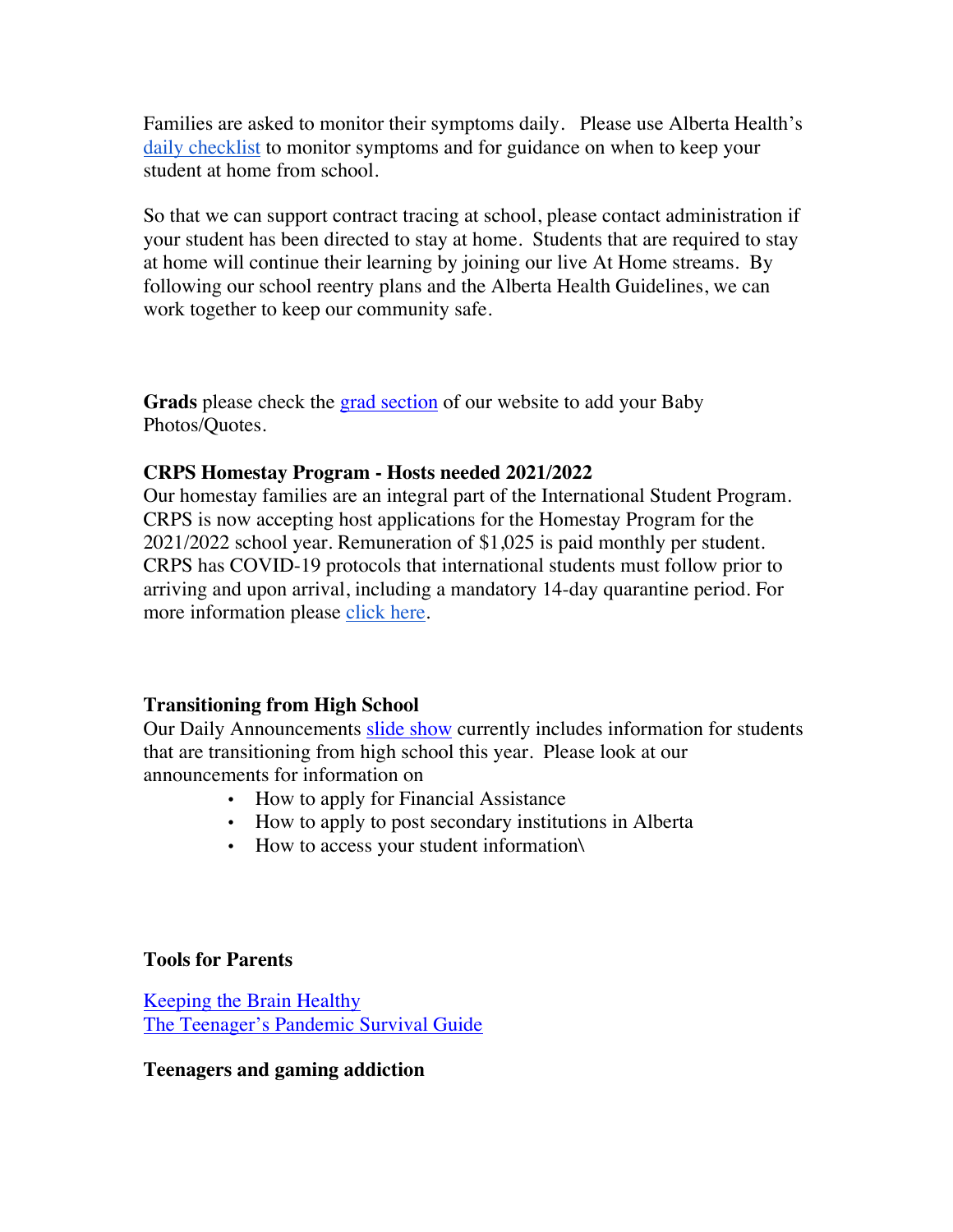Concerned about the amount of time your child has been gaming or spending time online? [Read this article to learn more](https://docs.google.com/document/d/1Ox97B7KI-nSHRxPBq-b_8SErmtiuX6sM1NCVODxmpk8/edit?usp=sharing).

Grade  $12s$  – Please check out updates to post secondary information. Here



SIGN IN Parents please ensure you can logon to Parent Portal. Look for the PowerSchool button on our school webpage or click here. This is where you will access daily updates on your student's marks and attendance, school fees and more. Final term report cards are also shared with you through Parent Portal and are not mailed out from the school.

\*\* Alberta Education has now made student access to their official transcript of marks available to all grade 10-12 student available through a myPass account  $(mvPass.alberta.ca)$ . Grade 10 marks will first appear after the first semester.

Check out our Daily School Announcements here. [2020-2021 School Calendar.](https://crps.ca/documents/general/Final 2020-2021 Learning Calendar.pdf)

# **Monday, April 19 (No School for Students – turn around day)**

• Science 30 exams

## **Tuesday, April 20 (No School for Students – turn around day)**

• CCHS School Council Meeting @ 7pm [\(Agenda Link](https://docs.google.com/document/d/1VPTae85MG1wP__aKvaZI7eV0w8wT9j2XQFInLW93uSU/edit?usp=sharing))

# **Wednesday, April 21 (Day 1)**

- First Day of Quarter 4 classes.
- CRPS Public School Board Meeting @ 7 pm. [\(Link](https://crps.ca/documents/general/Board Meeting Agenda April 2021.pdf))

## **Thursday, April 22 (Day 2)**

## **Friday, April 23 (Day 3) ( ½ day for students)**

• **Students released from class at 11:30am**

## **Some Key Dates you do not want to miss.**

- **Week of Monday May 3 course selection forms shared with students**
- **Monday May 3 - Transition nights Virtual Link to be shared**
	- o **Grade 10 to grade 11: 6:30 to 7:30**
	- o **Grade 11 to grade 12: 7:30 - 8:30**
- **Tuesday May 4 - Transition Nights Virtual Link to be shared**
	- o **Grade 8 to grade 9: 6:30 to 7:30**
	- o **Grade 9 to grade 10: 7:30 to 8:30**
- **Monday May 10 Deadline for return of 2021/22 Course selection forms**